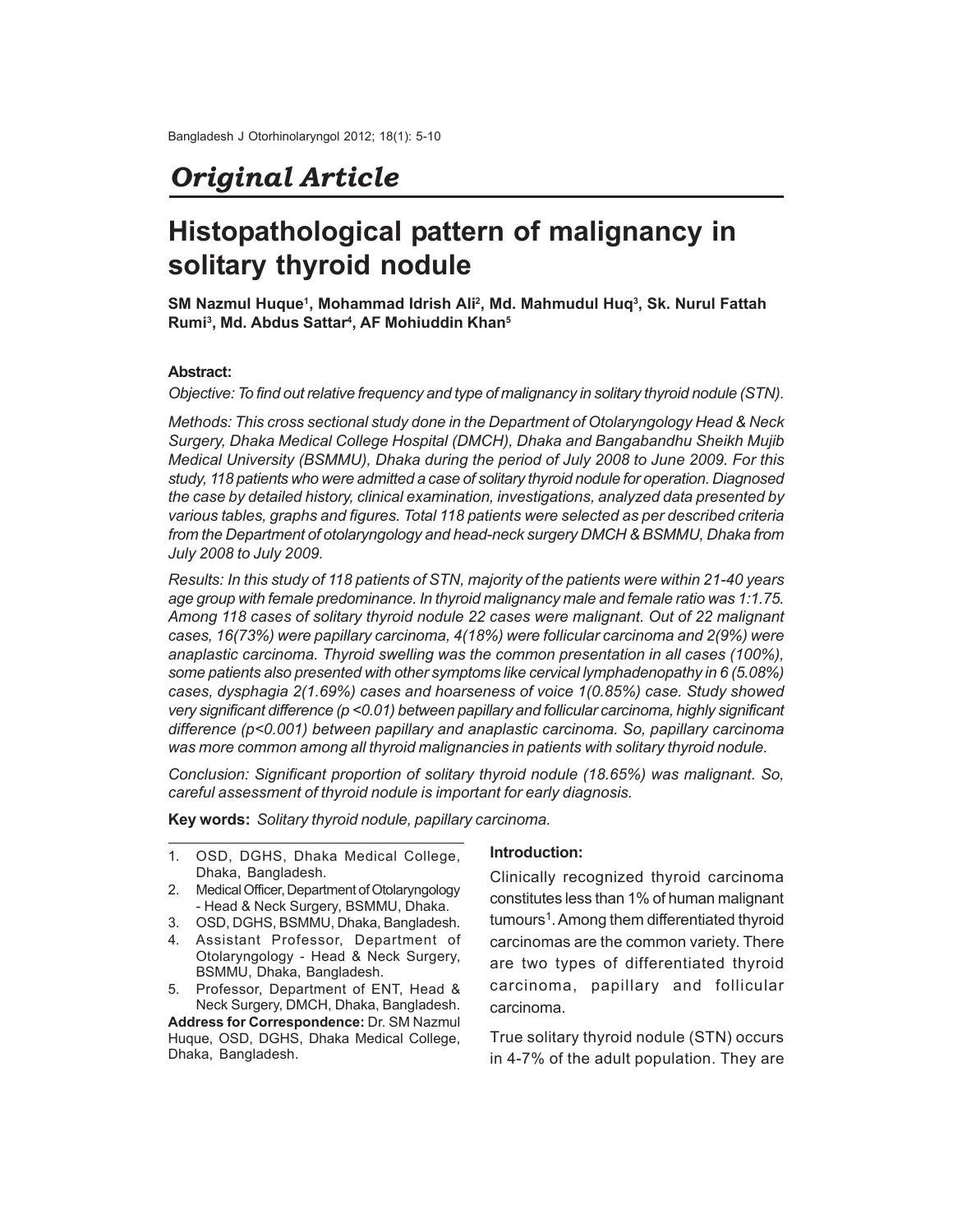present in 5% of persons at an average of 60 years. They are more common in female (6.4%) as compared to male (1.5%) and this predisposition exists throughout all age groups<sup>2,3,4</sup>. In general, a nodule of 1.5 cm diameter is detectable by palpation. Thyroid nodule could be adenoma or malignant neoplasm. Most thyroid nodules are benign hyperplastic lesions, but 10- 23% of these are malignant neoplasm in nature<sup>5,6</sup>.

The incidence of thyroid carcinoma varies in different series<sup>7</sup>. The presence of a solitary thyroid nodule is a risk factor for malignancy. The incidence of malignancy within a clinically solitary thyroid nodule varied widely in the literature i.e. from  $10-23.7\%$ <sup>5, 6</sup>.

FNAC In highly sensitive for diagnosis in most cases and plays a crucial role in the selection of patients for operation. It is simple, quick to perform, readily repeated, an excellent patient compliance<sup>8</sup>.

The importance of solitary thyroid nodule lies in the significant risk of malignancy compared with other thyroid swelling. So, proper diagnosis and appropriate treatment of thyroid nodule is mandatory.

The attending patients of these hospitals are from all the corners of the country (both endemic and non endemic area) which are more or less representative of all the head-neck cancer population of Bangladesh.

This study try to correlate the pattern of malignancy in solitary thyroid nodule along with socio-demographic and influence of defined risk factors.

## **Methods:**

This cross sectional study was done in the Department of Otolaryngology - Head & Neck Surgery, Dhaka Medical College, Dhaka and Bangabandhu Sheikh Mujib Medical University (BSMMU), Dhaka during the period of July 2008 to June 2009. This study included 118 patients who were admitted as a case of solitary thyroid nodule for operation. Diagnosis of the case was done by detailed history, clinical examination, investigations. Data analyzed and presented by various tables and graphs.

### **Results:**

**Table I** *Age distribution in relation to sex (n = 118)*

| Age       | No of    | Male | Female | Male:  |
|-----------|----------|------|--------|--------|
| (Year)    | Patients |      |        | Female |
| $30$      | 46       | 13   | 33     | 1:2.53 |
| $30 - 40$ | 54       | 13   | 41     | 1:315  |
| >40       | 18       | 12   | 06     | 2:20   |

# **Table II** *Presenting symptoms of STN (n = 118)*

| Symptoms             | No. of   | Percentage |
|----------------------|----------|------------|
|                      | Patients | (%)        |
| Swelling in front of | 118      | 100        |
| neck                 |          |            |
| Cervical             | 6        | 5.08       |
| lymphadenopathy      |          |            |
| Dysphagia            | 2        | 1.69       |
| Hoarseness of voice  | 1        | 0.85       |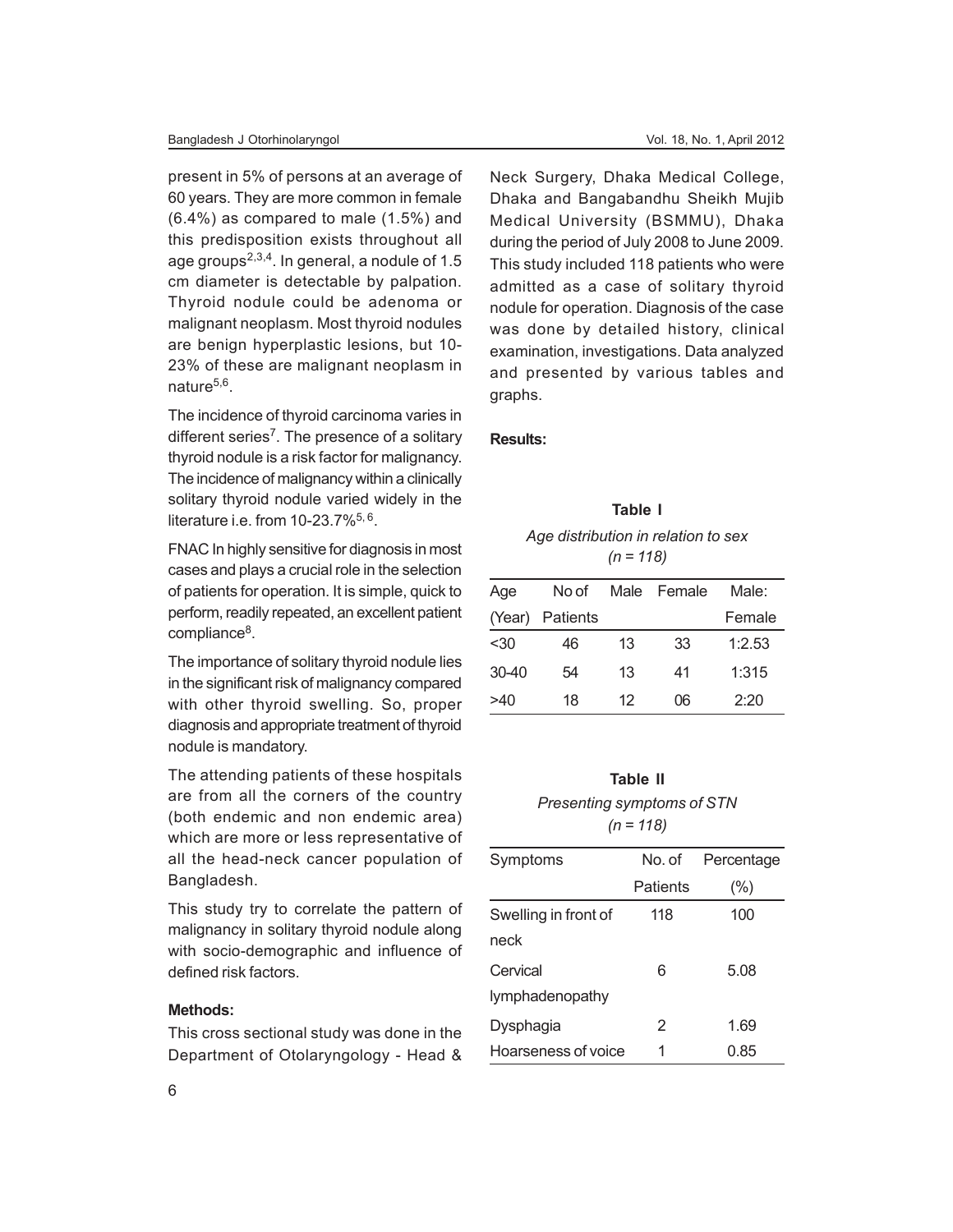



**Figure 1:** Side of solitary nodule in the thyroid gland ( $n = 118$ ).

**Figure 2:** Findings of Ultrasonography (n=118).

**Table III** *Fine needle aspiration cytology (n=118)*

| Diagnosis                  |                      | No of patients | Percentage (%) |
|----------------------------|----------------------|----------------|----------------|
| Non neoplastic             | Colloid nodule       | 52             | 44.00          |
|                            | Colloid degeneration | 5              | 4.24           |
|                            | <b>Thyroiditis</b>   | 3              | 2.54           |
| Neoplastic                 | Papillary carcinoma  | 15             | 12.71          |
|                            | Anaplastic carcinoma |                | 1.69           |
| Cellular follicular lesion |                      | 35             | 29.66          |
| Non conclusive             |                      | 6              | 5.08           |

# **Table IV**

*Operation performed (n=118)*

| Type of surgery                       | <b>Benigncases</b> | Malignantcases | Percentage(%) |
|---------------------------------------|--------------------|----------------|---------------|
| Hemi-thyroidectomy                    | 96                 |                | 83.05         |
| Total thyroidectomy                   |                    | 13             | 11.02         |
| Total thyroidectomy + Neck dissection |                    | 6              | 5.08          |
| Completion thyroidectomy              |                    |                | 3.38          |

| חו<br>ı<br>. . |
|----------------|
|----------------|

*Histopathological diagnosis of STN (n = 118).*

| Diagnosis      |                                 |                      | No of patient Percentage |       |
|----------------|---------------------------------|----------------------|--------------------------|-------|
| Non neoplastic | Nodular goiter                  | 62                   | 52.54                    |       |
|                | Nodular goiter with Thyroiditis | 3                    | 2.54                     |       |
| Neoplastic     | Benign                          | Follicular adenoma   | 31                       | 26.27 |
|                | Malignant                       | Papillary carcinoma  | 16                       | 13.55 |
|                |                                 | Follicular carcinoma | 04                       | 3.38  |
|                |                                 | Anaplastic carcinoma | 02                       | 1.69  |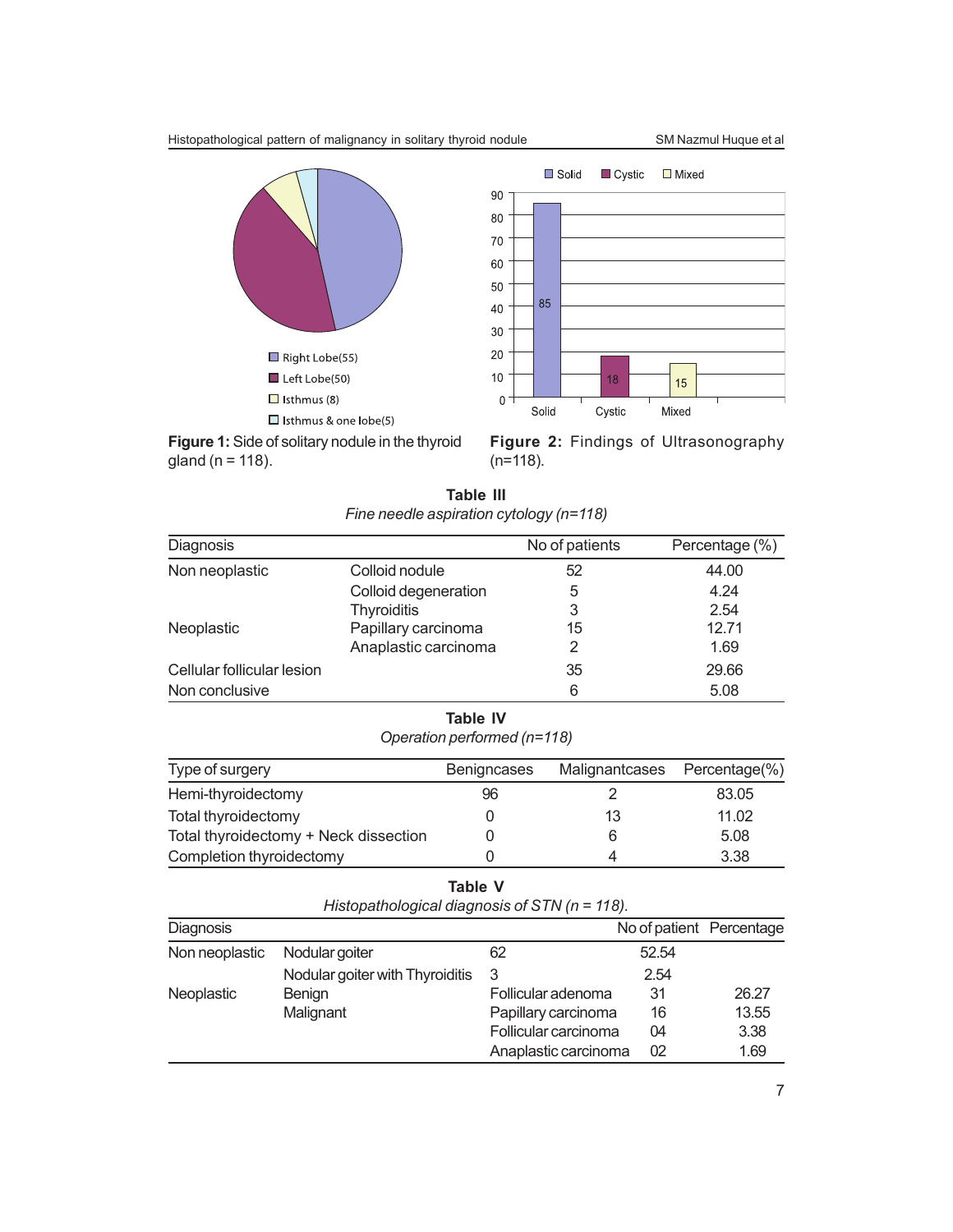|                                                                                      | <b>Table VI</b> |            |
|--------------------------------------------------------------------------------------|-----------------|------------|
| Histopathological correlation between non<br>malignant and malignant lesion (n=118). |                 |            |
| Histopathological                                                                    | No. of          | Percentage |
| diagnosis                                                                            | Patient         | (%)        |

Non malignant 96 81.35 Malignant 22 18.65 Total 118 100

**Table VII** *Pattern of malignancy (n=22)*

| <b>Type</b> | No of cases Percentage |       |  |
|-------------|------------------------|-------|--|
| Papillary   | 16                     | 72.72 |  |
| Follicular  | 4                      | 18.18 |  |
| Anaplastic  | 2                      | 9.10  |  |

|           |                   | <u>Carcinonia in Solitary thyroid hougle in relation to age and Sex (n-22).</u> |                 |               |
|-----------|-------------------|---------------------------------------------------------------------------------|-----------------|---------------|
| Age group | Male $(n=8)$      |                                                                                 | Female $(n=14)$ |               |
|           | No of cases $(n)$ | Percentage(%)                                                                   | No of cases(n)  | Percentage(%) |
| $0 - 10$  |                   | 0                                                                               | 0               | 0             |
| $11 - 20$ |                   | 0                                                                               | 2               | 9.09          |
| 21-30     |                   | 4.55                                                                            | 2               | 9.09          |
| $31 - 40$ | 3                 | 13.64                                                                           | 5               | 22.73         |
| 41-50     | 3                 | 13.64                                                                           | 4               | 18.18         |
| 51-60     |                   | 4.55                                                                            |                 | 4.55          |

| <b>Table VIII</b>                                                          |
|----------------------------------------------------------------------------|
| Carcinoma in solitary thyroid nodule in relation to age and sex $(n=22)$ . |

## **Discussion:**

Carcinoma of the thyroid is the most common malignancy of endocrine system comprises 0.6% and 1.6% of all cases of malignant neoplasm in men and women respectively<sup>5</sup>.

Mean age of the patients of solitary thyroid nodule was 32.54±2.97 years and the highest frequency 54(45.76%) was in 31-40 years. This is similar with the other studies $2,3,4$ . The youngest patient in this study was a girl of 12 years with a papillary carcinoma and the oldest patients was a lady of 65 years with anaplastic carcinoma.

In this series, out of 118 patients, male were 38(32%) and female were 80(68%). Male female ratio is 1: 2.1. This ratio was shown 1:3 by other series  $6 - 10$ . The female preponderance is reflected in all studies including the present.

Regarding presenting complaints we have found that all of the patients with neck swelling presents within variable durations. Some patient also presented with other symptoms like cervical lymphadenopathy 6(5.08%), dysphagia 2(1.69%), metastatic bony swelling (sternum) 1(.85%) and hoarseness of voice 1(.85%). Among 22 malignant cases, 20(91%) cases were presented within 2 years. It is well supported by others studies<sup>11, 12</sup>.

In this series we have seen that right lobe is slightly more affected than left lobe. There is yet no reported predilection for any specific site and no reason has been put forward for such a predilection. We found 55 nodules in right lobe, 50 nodules in left lobe, 8 nodules in isthmus and 5 nodules involving the isthmus and one lobe.

All patients of this study have done thyroid hormone profile and show value within normal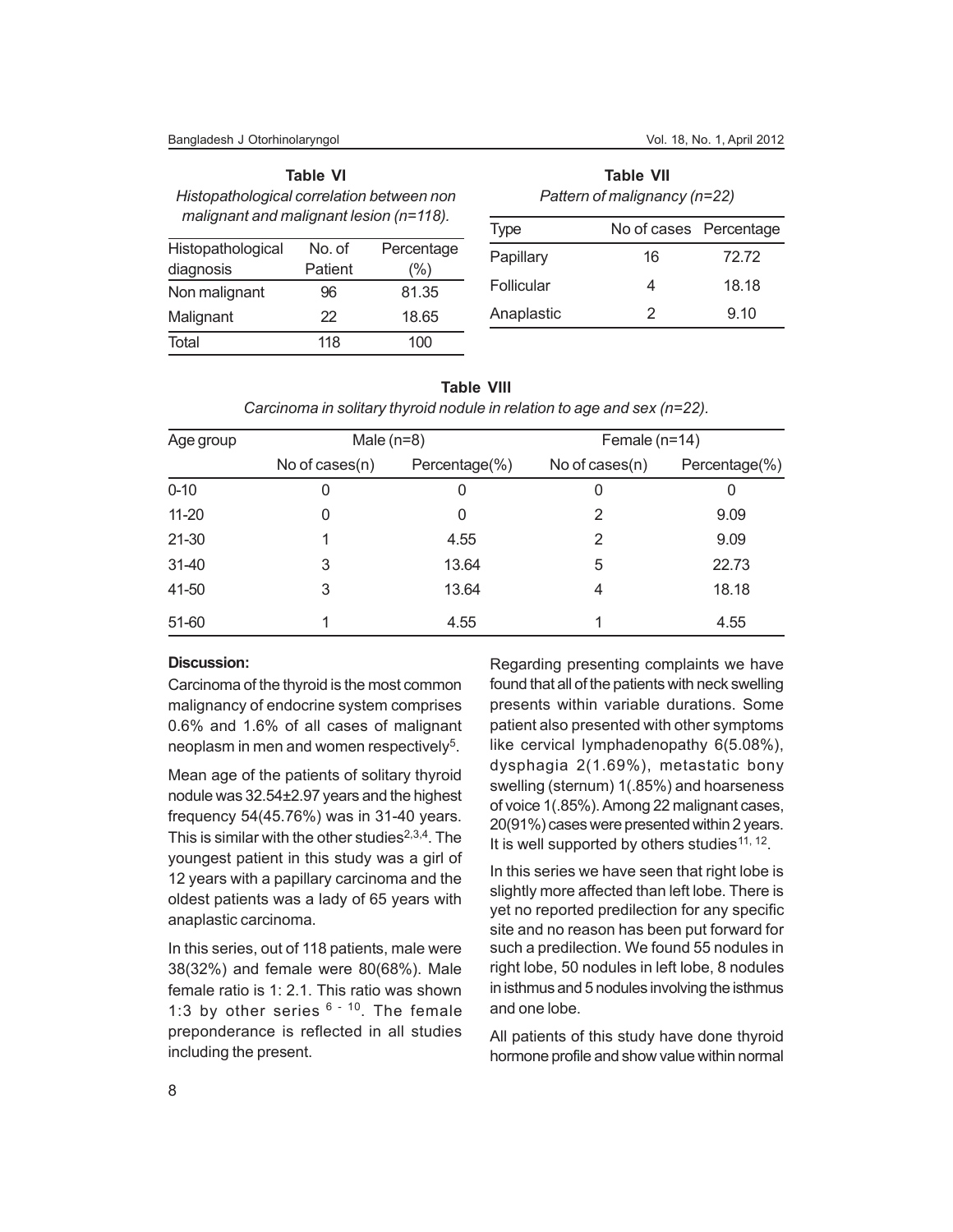limit. Isotopes scanning of the thyroid gland were done to see the functional status of the nodule. Most of the nodules were cold (66.10%). The incidence of cancer in cold nodule is highly variable; a review of 400 cases found 10% to be cancer<sup>13</sup>.

Firm nodules are the commonest form of solitary thyroid nodule. In this series of solitary thyroid nodules constituted 72.03% firm, 16.95% hard and 11.02% cystic. Malignancy was found more in hard nodule 14(63.63%). It is almost similar to another study 65%<sup>9</sup>. Here hardness of nodule was due to malignancy and inflammatory conditions.

Fine needle aspiration cytology (FNAC) is very important, highly sensitive and minimally invasive preoperative diagnostic tool. In this study 6 FNAC report were not conclusive. 112 FNAC reports were conclusive. FNAC can not distinguish between follicular adenoma and follicular carcinoma. FNAC diagnosis of this series was supported by postoperative histopathological report.

Final diagnosis in this study was on the basis of histopathological confirmation. Out of 118 cases, 65 cases (55.08%) were proven as nodular goitre which is compatible with other studies 54.5% and 53.4%<sup>11, 14</sup>.

Neoplastic lesion was found in 53 cases (44.92%) out of 118 cases. Out of all neoplastic cases 31(58.41%) was benign (follicular adenoma) and 22 (41.51%) cases were malignant. Malignancy was about 18.65% of all thyroid swelling. Incidence of cancer in solitary thyroid nodule was 23.7%<sup>6</sup>. In this study among 22 malignant cases 16 (72.73%) were papillary carcinoma, 4(18.18%) were follicular carcinoma and 2(9.09%) cases were anaplastic carcinoma. It shows a clear predominance of papillary over follicular and anaplastic carcinoma. According to Watkinson, frequency of papillary carcinoma

is 80% and follicular carcinoma is 10%<sup>5</sup>. It was reported in a study that papillary carcinoma comprises about 60% of all thyroid cancer and follicular carcinoma comprises 18% of all malignant thyroid neoplasm<sup>15-18</sup>.

This study showed significant difference (p <0.01) between papillary and follicular carcinoma, highly significant difference (p<0.001) between papillary and anaplastic carcinoma. So, papillary carcinoma was more common among all thyroid malignancies in patients with solitary thyroid nodule.

## **Conclusion:**

Significant proportion of solitary thyroid nodule (18.65%) was malignant. So, careful assessment of thyroid nodule is important for early diagnosis.

#### **References:**

- 1. Alauddin M, Joarder MAH. Management of thyroid carcinoma. Bangladesh J Otorhinolaryngol 2003; 9: 33 – 37.
- 2. Rahman TM. Study on incidence of malignancy in cold nodule of thyroid in 40 cases. Dissertation, Bangladesh College of Physicians & Surgeons, Dhaka, 2000; 9 – 10.
- 3. Rains AJH, Charles VM. Bailey and Love's short practice of surgery, Twenty third ed. London, ELBS, 2004; 707 – 733.
- 4. Sattar MA, Alam MR & Haider A. Clinicopathological study of solitary cold thyroid nodule, Bangladesh J Otorhinolaryngol. 2003; 9(1): 24 – 27.
- 5. Watkinson JC, Gaze MN, Wilson JA. Tumours of the thyroid and parathyroid gland, Stell and Maran's Head Neck Surgery, 4<sup>th</sup> edn. Butterworth Heinemann, 2000; 458 – 484.
- 6. Inder JC, David HS. Thyroid function test and there alteration by drugs. Thyroid